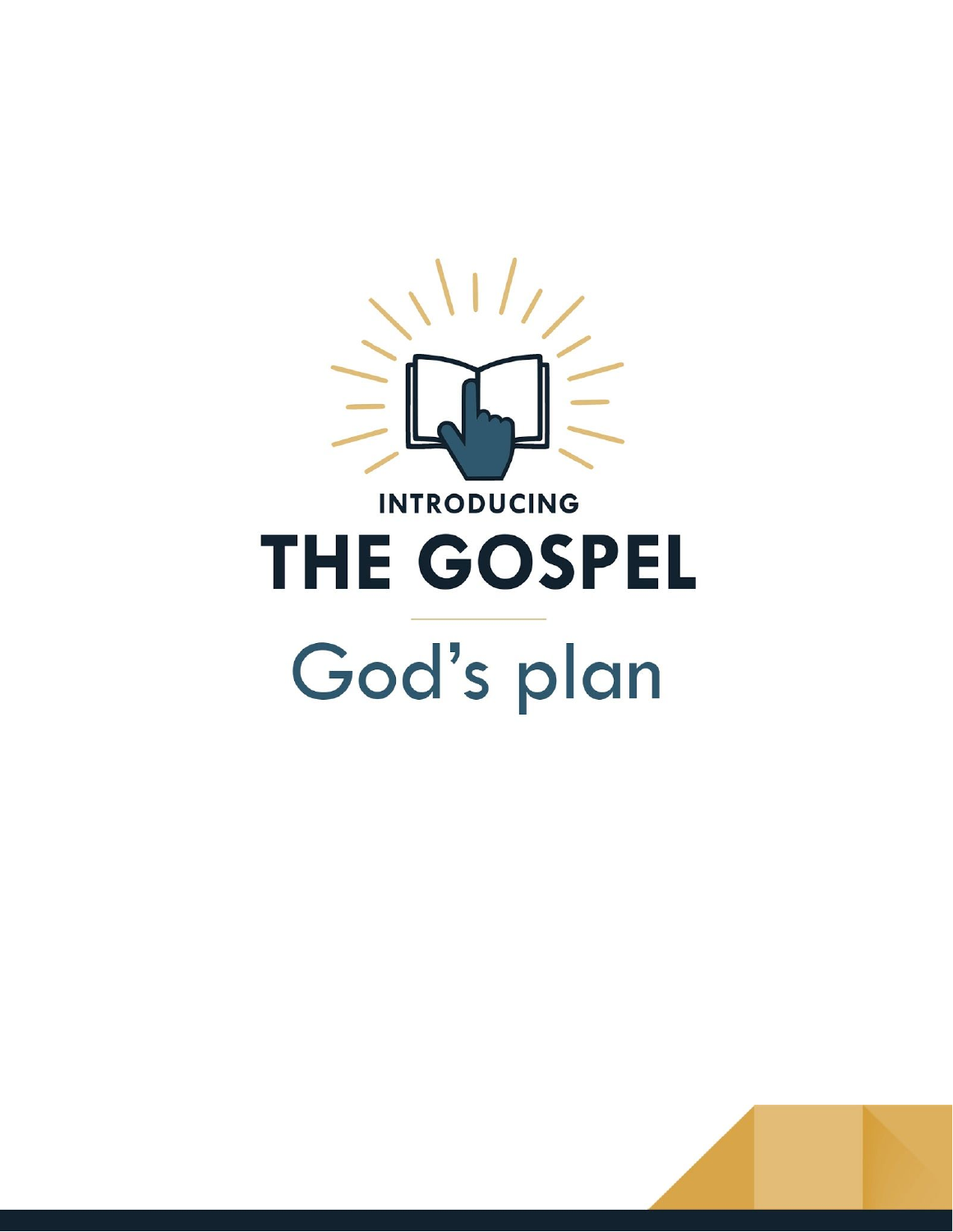

# **Lesson 5: God's plan**

# Introduction

When we look at the world, it is quite clear that there is something wrong with it. It is beautifully made and shows every sign of being the work of a designer, but it is full of wickedness, suffering and violence.

This, however, is not its purpose. The world was made good, but it was - and continues to be spoiled by humans and their sinful state.

The Bible tells us about God's plan to restore the world to its intended state; a state of peace, harmony and justice.

In this chapter you will learn:

- God made the world good, but it was spoiled by man's sin
- What God needs to restore the world to its intended state
- What the Kingdom of God is, and when it is coming

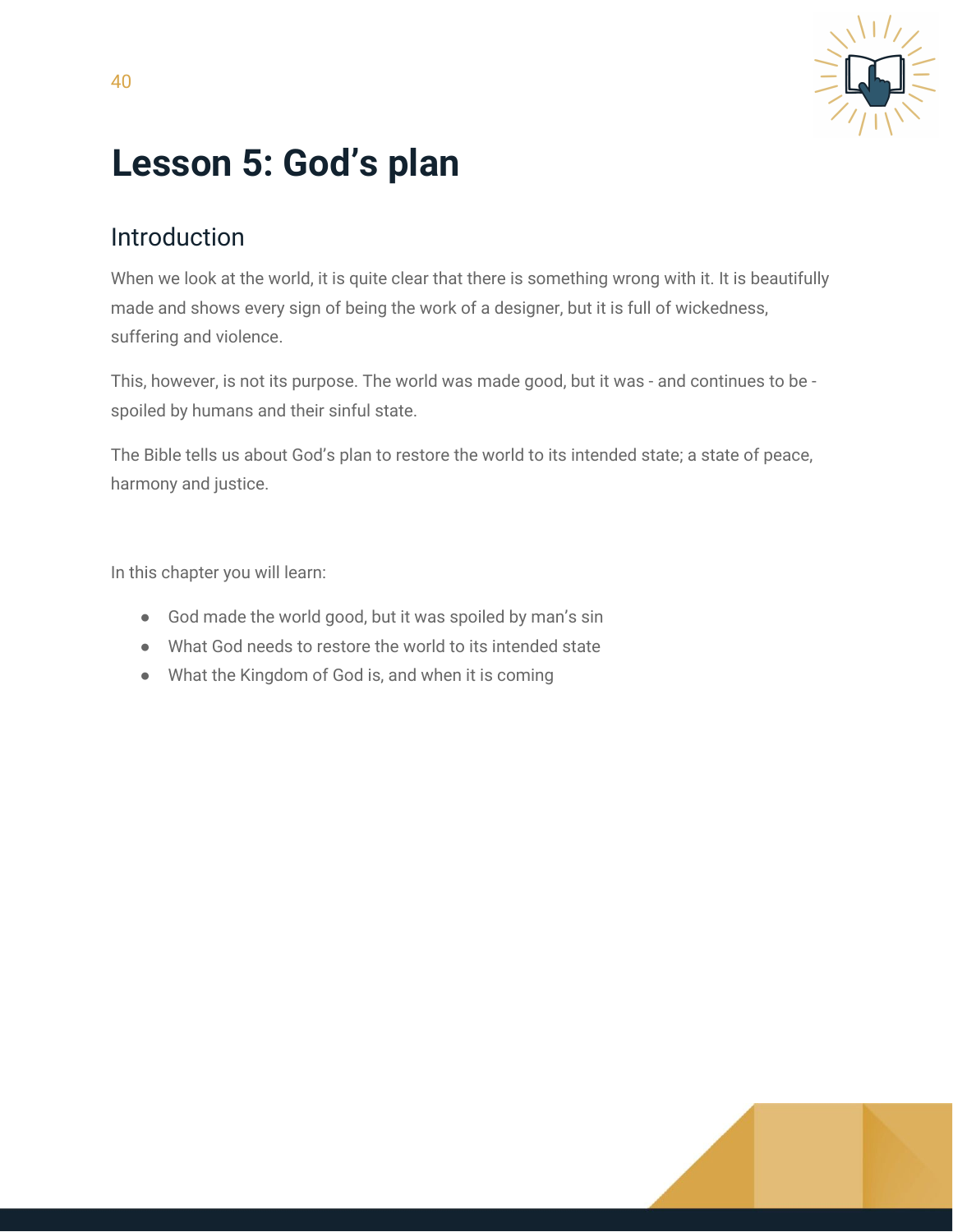

# The fall of the world

The story of how sin entered the world and brought death with it is told in the early chapters of Genesis, but the Bible's authors return to this account over and over again across other books.

### **Key chapters to read: Genesis 1-3**

When God had made the world, and before mankind had sinned, it was very good. There was no death and no suffering; they had not yet come into the world. Look at this verse from Genesis:

**"And God saw everything that he had made, and behold, it was very good. And there was evening and there was morning, the sixth day."** Genesis 1:31

This is the world as God made it. His intention is to bring the world back to this state again; good, and full of people who understand God.

So where did it all go wrong? Well, God gave mankind - Adam and Eve - a rule to follow, and they broke that rule. Breaking God's rules is sin, and sin leads to death.

**"Therefore, just as sin came into the world through one man, and death through sin, and so death spread to all men because all sinned."** Romans 5:12

The root cause of all suffering in the world is sin. We die because we sin - not because of a particular sin, but because the whole world is cursed with sin as a general matter.

The important point here is that sin acts indirectly. We live in a world cursed by sin, and it is this that causes death. This is why a sinless person like Jesus could die.

So, before the world can be set right, there needs to be a way that God can forgive sin, and therefore remove its effects on the earth.

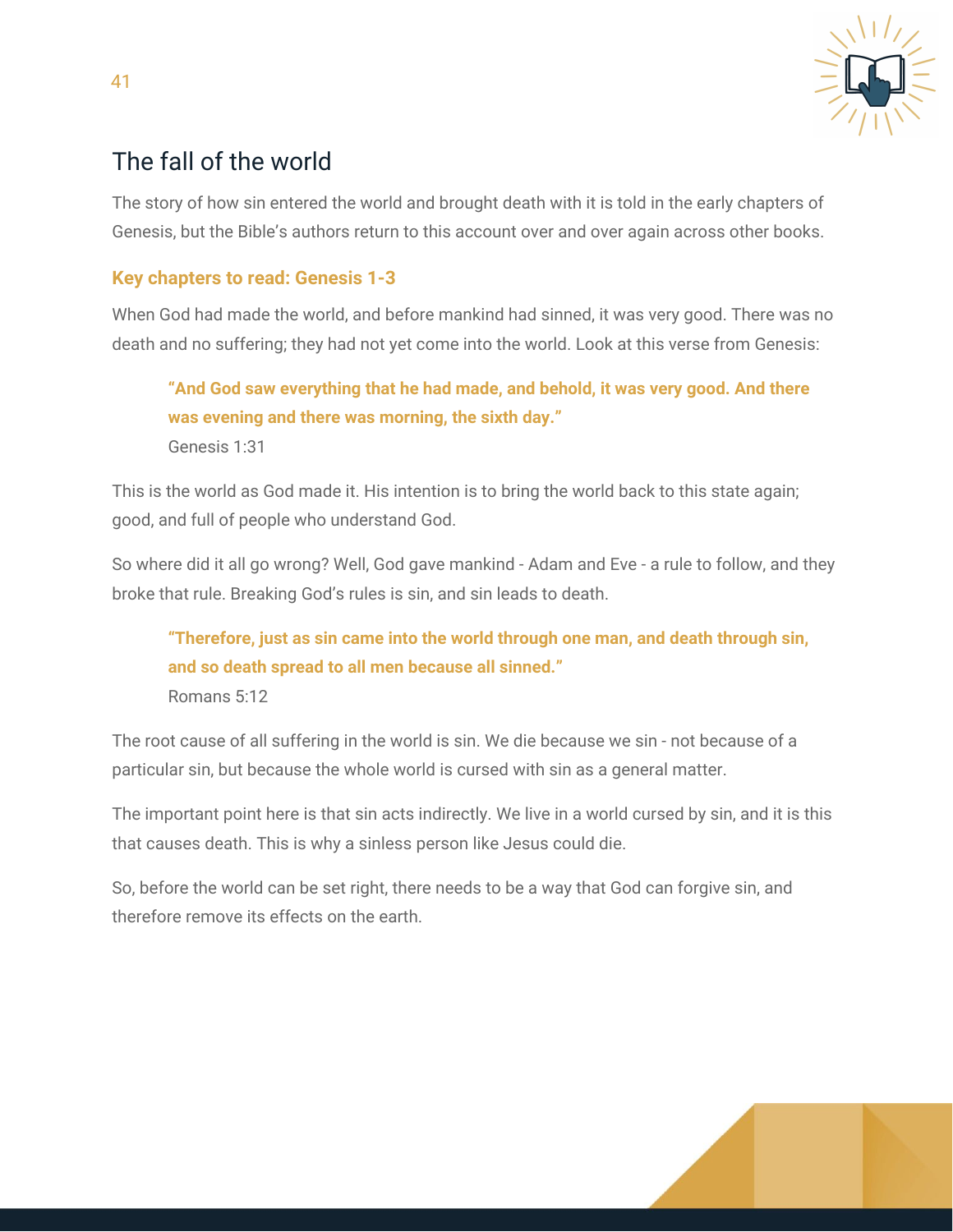

## Forgiveness of sins

The forgiveness of sins is provided by the death and resurrection of Jesus:

**"And the free gift is not like the result of that one man's sin. For the judgment following one trespass [sin] brought condemnation, but the free gift following many trespasses brought justification. For if, because of one man's trespass, death reigned through that one man, much more will those who receive the abundance of grace and the free gift of righteousness reign in life through the one man Jesus Christ."** Romans 5:16-17

Jesus' sacrifice has provided a means to escape from death, and forgiveness of sins. This means that the way is open for God to put the earth right.

There is no restriction on the number of people who can be saved. Jesus' sacrifice has made this possible for everyone, not just a few:

**"Therefore, as one trespass led to condemnation for all men, so one act of righteousness leads to justification and life for all men."** Romans 5:18

But to make use of the sacrifice of Jesus, and therefore have sins forgiven and gain eternal life, a person must associate themselves with Christ's sacrifice. Then, when the day of judgement comes, the world will be cleansed from sin. We will cover this in more detail in later lessons.

It is this sacrifice which removes sin and gives the possibility of a world where there is no need for the consequence of sin, and hence no death.

This world without sin, death of suffering is described in Revelation:

**"And I heard a loud voice from the throne saying, "Behold, the dwelling place of God is with man. He will dwell with them, and they will be his people, and God himself will be with them as their God. He will wipe away every tear from their eyes, and death shall be no more, neither shall there be mourning, nor crying, nor pain anymore, for the former things have passed away.""**

Revelation 21:3-4

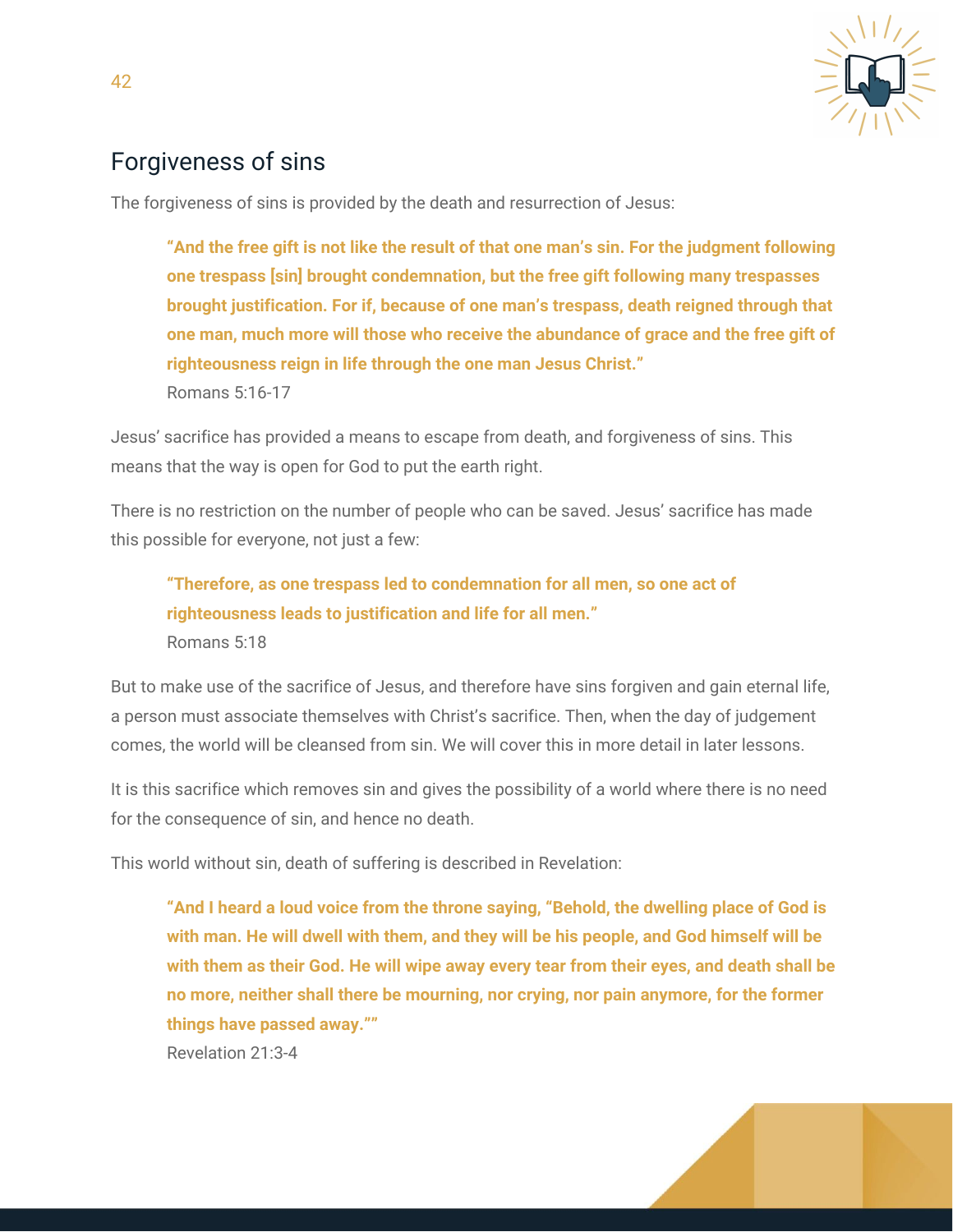

This is the Kingdom of God. It is one of the main points of the teaching of Jesus, which was carried on by the Apostles, and is still a core part of the Gospel.

### The return of Jesus

Jesus died, and rose again. Forty days later, he was taken up into heaven, but God promised that he would return. There are more than 400 verses in the New Testament alone that refer to this.

Here are just a few examples:

**"So when they had come together, they asked him, "Lord, will you at this time restore the kingdom to Israel?" He said to them, "It is not for you to know times or seasons that the Father has fixed by his own authority. But you will receive power when the Holy Spirit has come upon you, and you will be my witnesses in Jerusalem and in all Judea and Samaria, and to the end of the earth." And when he had said these things, as they were looking on, he was lifted up, and a cloud took him out of their sight. And while they were gazing into heaven as he went, behold, two men stood by them in white robes,and said, "Men of Galilee, why do you stand looking into heaven? This Jesus, who was taken up from you into heaven, will come in the same way as you saw him go into heaven.""**

Acts 1:6-11

This conversation happened on the day Jesus was taken into heaven, and two angels described as 'men' because they appeared like human beings - then come and talk to his disciples.

There are two key points we can learn from this passage:

- 1) Jesus will return in the same way as he came: physically, and visibly.
- 2) No one knows, or can know, when Jesus will return. This is knowledge that God has reserved for himself.

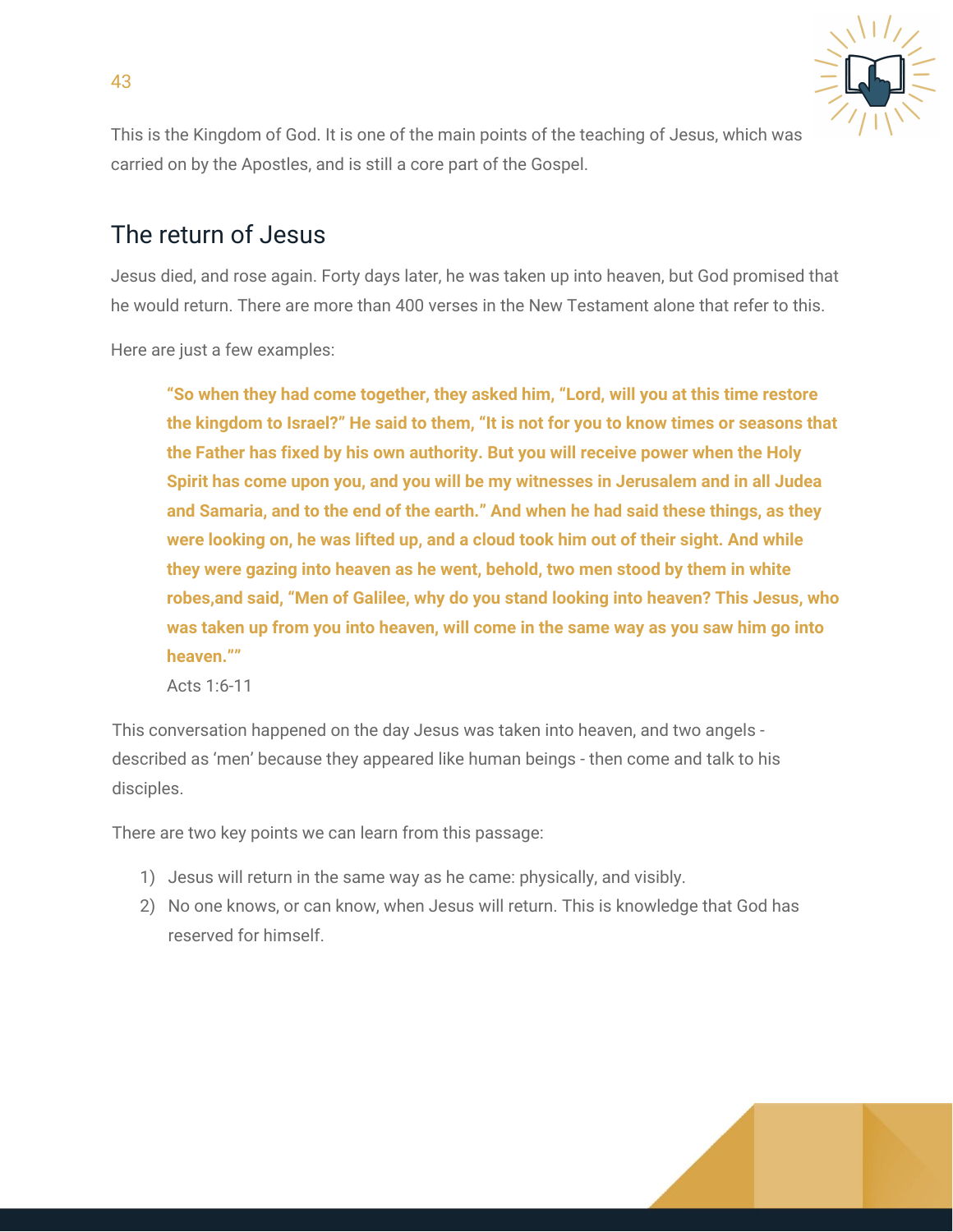

Here is another passage talking about that time:

"For this we declare to you by a word from the Lord, that we who are alive, who are left **until the coming of the Lord, will not precede those who have fallen asleep. For the Lord himself will descend from heaven with a cry of command, with the voice of an archangel, and with the sound of the trumpet of God. And the dead in Christ will rise first. Then we who are alive, who are left, will be caught up together with them in the clouds to meet the Lord in the air, and so we will always be with the Lord."** 1 Thessalonians 4:15-17

This is a very clear statement about the return of Jesus. It reminds us that Jesus will return in a way that won't be unnoticed or ignored. It also gives us some more details about the dead being raised, and the living gathered for judgement. Other passages tell us that this will be the start of the Kingdom of God.

Let's look at just one more of the many passages talking about Jesus' return:

**"Then will appear in heaven the sign of the Son of Man, and then all the tribes of the earth will mourn, and they will see the Son of Man coming on the clouds of heaven with power and great glory. And he will send out his angels with a loud trumpet call, and they will gather his elect from the four winds, from one end of heaven to the other."** Matthew 24:30-31

Again, this passage reaffirms that the return of Jesus will be seen by everyone. Here, we are also given some extra detail that angels will be sent out to gather the living faithful from wherever they are on the earth.

So when will this happen? We saw from the passage earlier in Acts 1:7 that it is not for us to know. In fact, not even Jesus himself knows, as he tells of in the book of Matthew:

**"But concerning that day and hour no one knows, not even the angels of heaven, nor the Son, but the Father only."** Matthew 24:36

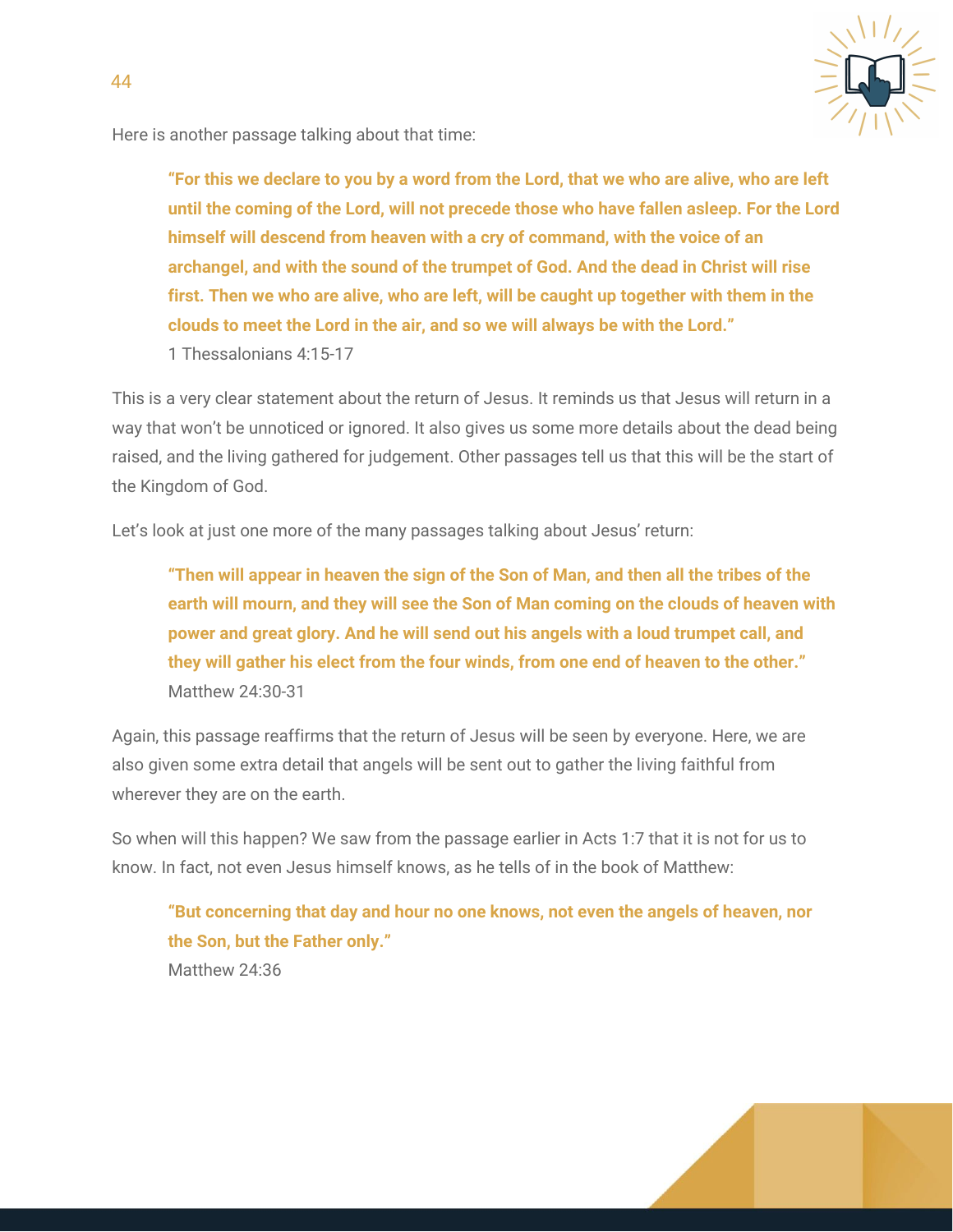

This emphasises clearly that only God, Jesus' father, knows when he will return. Anyone who claims they've worked out when Jesus will return or asserts that he already has is contradicting this plain statement in the Bible.

# The Kingdom of God

45

The return of Jesus to the earth will mark a great change.It is the start of a process where the kingdoms of this world become the Kingdom of God, the curse of sin will be removed, and eternal life with God becomes possible.

The coming of the Kingdom of God is a teaching which appears frequently in the Bible. The phrase 'Kingdom of God' or 'Kingdom of Heaven' - an alternative title for the same thing appears 83 times in the Gospels as a summary of the teaching of Jesus.

**"Now after John was arrested, Jesus came into Galilee, proclaiming the gospel of God, and saying, "The time is fulfilled, and the kingdom of God is at hand; repent and believe in the gospel.""** Mark 1:14-15

The Kingdom of God is so central to the message of Jesus that it is used as a summary of that message. **Acts 28:30-31** uses a similar summary for the teachings of the Apostle Paul.

The prophet Daniel wrote a very neat summary of the Kingdom of God in one of his prophecies:

**"And in the days of those kings the God of heaven will set up a kingdom that shall never be destroyed, nor shall the kingdom be left to another people. It shall break in pieces all these kingdoms and bring them to an end, and it shall stand forever."** Daniel 2:44

This describes the Kingdom of God as a rule which brings an end to the kingdoms of men, and replaces them with direct rule from God. Unsurprisingly, this is not going to go down well with many world rulers, as passages in the Bible predict: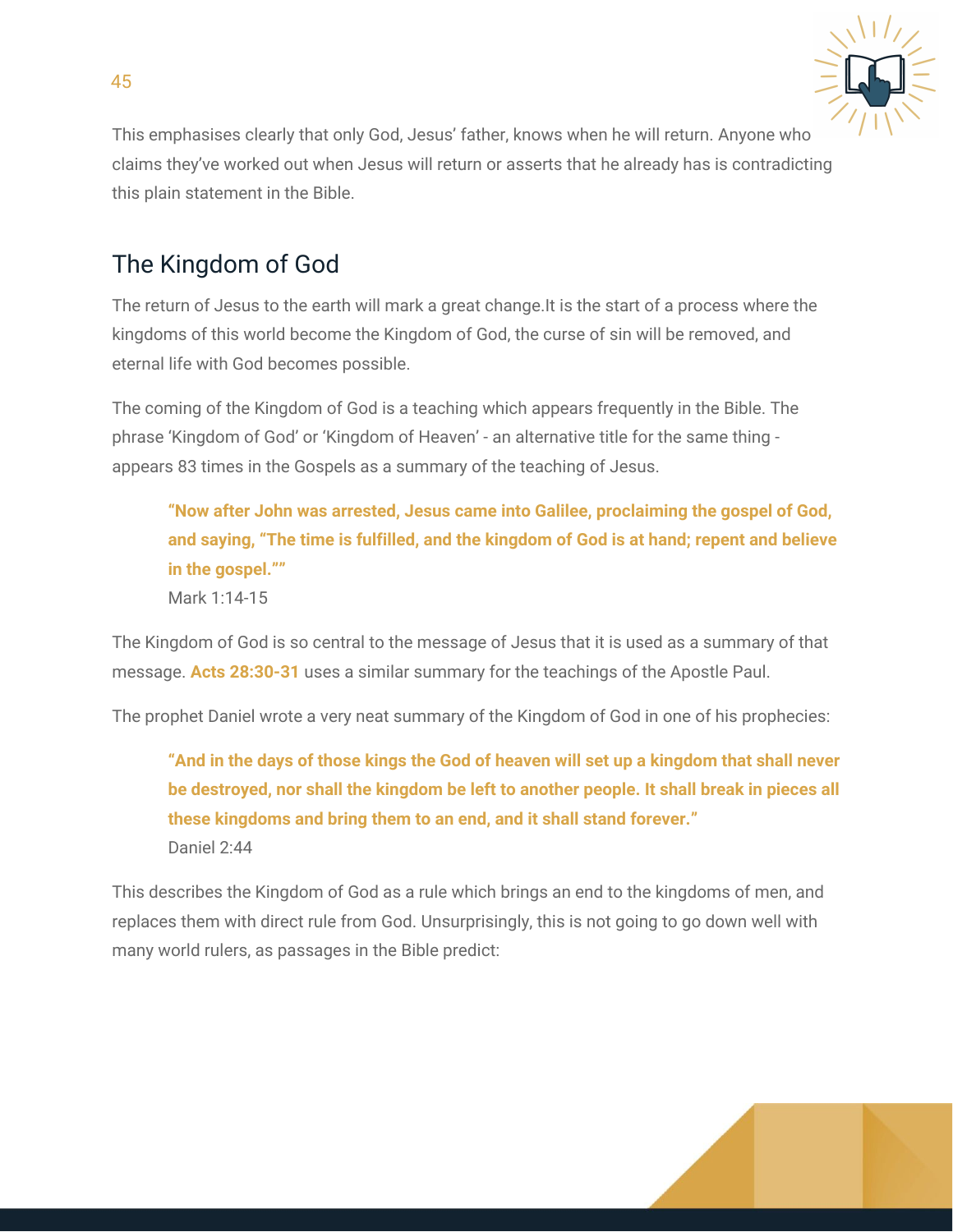

**"Why do the nations rage and the peoples plot in vain? The kings of the earth set themselves, and the rulers take counsel together, against the LORD and against his Anointed, saying, "Let us burst their bonds apart and cast away their cords from us.""** Psalm 2:1-3

Many world leaders are going to seek to defy God, but their efforts will be useless. God's Kingdom won't come into place instantly, but will instead be met with resistance.

So who will rule over this Kingdom? Well, at first it will be Jesus, while the task of dealing with rebellions from the world's leaders is ongoing. We get a little detail of this in Corinthians, when the Apostle Paul is talking about the resurrection:

"For as in Adam all die, so also in Christ shall all be made alive. But each in his own **order: Christ the firstfruits, then at his coming those who belong to Christ. Then comes the end, when he delivers the kingdom to God the Father after destroying every rule and every authority and power. For he must reign until he has put all his enemies under his feet. The last enemy to be destroyed is death. For "God has put all things in subjection under his feet." But when it says, "all things are put in subjection," it is plain that he is excepted who put all things in subjection under him. When all things are subjected to him, then the Son himself will also be subjected to him who put all things in subjection under him, that God may be all in all."**

1 Corinthians 15:22-28

So Jesus will rule until death itself has been destroyed. Then he will hand the Kingdom over to God.

There are many pictures of what this final Kingdom will be like in the Bible, each of which paints a picture of a world at peace, a world where there is no more death, a place without stress, illness or violence, and where there is enough for everyone.

One of the most famous verses about this is in the prophecy of Isaiah:

"The wolf will live with the lamb, the leopard will lie down with the goat, the calf and the **lion and the yearling together; and a little child will lead them. The cow will feed with the bear, their young will lie down together, and the lion will eat straw like the ox. The**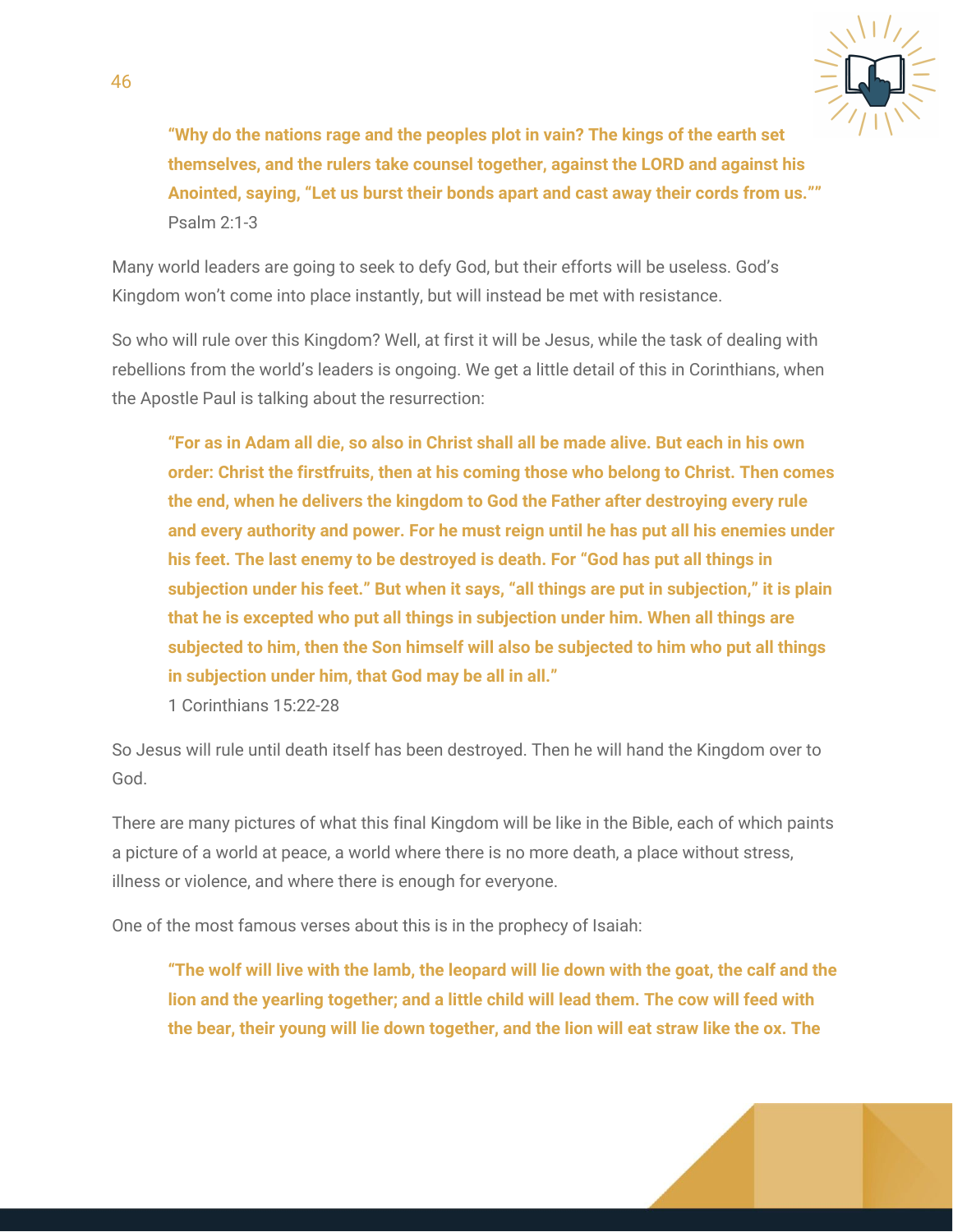

**infant will play near the cobra's den, and the young child will put its hand into the viper's nest. They will neither harm nor destroy on all my holy mountain, for the earth will be filled with the knowledge of the Lord as the waters cover the sea."** Isaiah 11:6-9

But this isn't the only description. Have a look at **Psalm 72, Isaiah 35, Isaiah 65:17-25, Joel 3:17-21** and **Micah 4:1-5**, just to name a few examples.

Of course, human beings have often sought to create this sort of world by human means, but have always failed. This is because of human nature: people naturally act in their own interests, with the ones who are the most ambitious and ruthless seizing power for themselves. The result is never good, and attempts end in bloodshed and oppression.

The difference with the Kingdom of God is that it is not governed by human nature. The person in control is God, who is just, merciful, and has our best interests at heart. This is why the Kingdom of God is our hope for the future.

#### **Lesson summary:**

- 1. The world is spoiled by sin. The consequence of that sin is that the world is a place full of suffering, disease and death.
- 2. The death and resurrection of Jesus provides a way for the world to be renewed by the removal of sin, and offers us a chance at true forgiveness.
- 3. The future will bring the Kingdom of God, a period when the earth will be put right, and death will be destroyed.



47